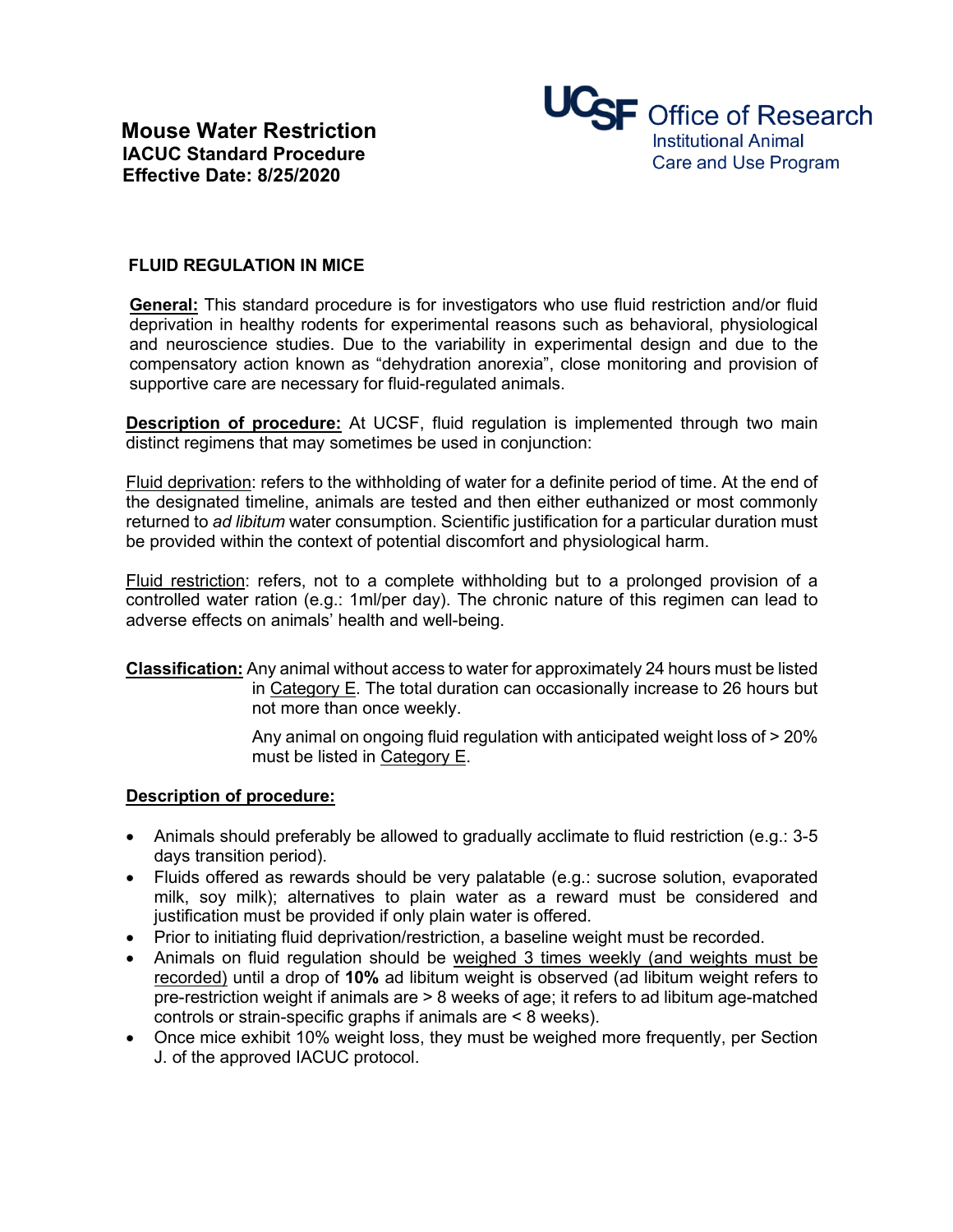- The next critical threshold requiring intervention can be any of the following:
	- **20%** weight loss for mice > 8 weeks or **25%** weight loss compared to agematched controls or established age-specific data for animals started at  $\leq 8$ weeks old
	- $\triangleright$  The mouse has a ruffled hair coat
	- $\triangleright$  The mouse has a hunched posture
	- $\triangleright$  The mouse has an awkward gait

The following steps must be taken immediately:

- 1. The research scientist tags the cage
- 2. The scientist notifies the LARC
- 3. The scientist starts a daily quantitative health assessment sheet (QHA) is started, and updated daily (see [fluid regulation log](https://iacuc.ucsf.edu/sites/g/files/tkssra751/f/wysiwyg/Fluid%20Regulation%20Log%20Template.xlsx) [template\)](https://iacuc.ucsf.edu/sites/g/files/tkssra751/f/wysiwyg/Fluid%20Regulation%20Log%20Template.xlsx)
- 4. The corrective plan described below based on the total score obtained in the QHA – must be followed

| <b>Total score</b>                 | Care to be provided                                  |  |
|------------------------------------|------------------------------------------------------|--|
| $\leq$ 3 or 3 in any one criterion | Give water as stated in the protocol                 |  |
|                                    | Give additional 0.5ml of water orally or SC/IP daily |  |
| 5                                  | Give additional 1ml of water orally or SC/IP daily   |  |
| $\geq 6$                           | Give 1ml of SC/IP fluids and put the mouse on water  |  |
|                                    | ad lib until fully recovered *                       |  |

**\*** Mice may return to water regulation only after receiving a QHS of 2 or less for three consecutive days

- The quantitative health assessment must be conducted daily until both of the following criteria are met:
	- $\circ$  The score obtained is 2 or less for three consecutive days  $\circ$  The animal no longer meets any of the criteria for being
	- The animal no longer meets any of the criteria for being on quantitative health assessment (weight; ruffled hair coat; awkward gait)
- Animals may return to water regulation 3 days after any surgical procedure is performed unless the protocol states otherwise

## **TRAINING AND RECORD KEEPING**

- 1. The assessment, care and documentation for fluid-regulated animals are the responsibility of the Principal Investigator. These responsibilities are required 7 days a week, including weekends and holidays.
- 2. Training in health assessment, monitoring and supportive care is available through LARC veterinary staff upon request.
- 3. All weights, quantitative health assessments, scoring, and supportive care must be recorded and maintained by the laboratory. Records must be presented to LARC or IACUC upon request.
- 4. Notations in the record must include protocol number, principal